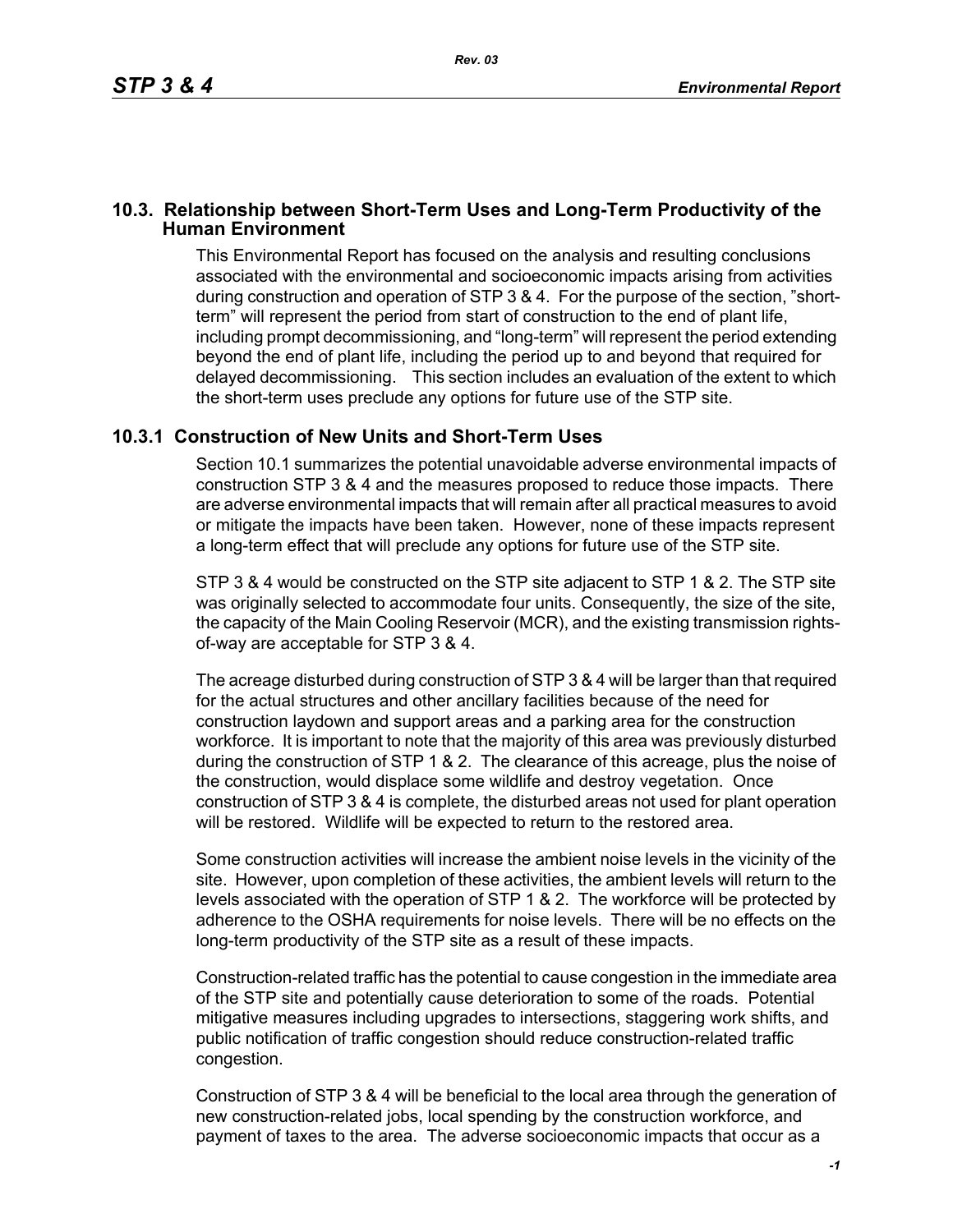result of increased population and construction activities will cease once construction is complete and the workforce leaves the area. Benefits from increased tax revenues will persist into the foreseeable future.

The construction of STP 3 & 4 will not affect long-term productivity of the environment.

## **10.3.2 Operation of the New Units and Long-Term Productivity**

Section 10.1 summarizes the potential unavoidable adverse environmental impacts of operation of STP 3 & 4 and the measures proposed to reduce those impacts. There are adverse environmental impacts that could remain after all practical measures to avoid or mitigate the impacts have been taken. However, none of these impacts represent a long-term effect that will preclude any options for future use of the STP site.

The STP site has already been developed as a location for an energy generation facility. The operation of STP 3 & 4 represents a continuation of the current and planned land use. Therefore, options for future use of the STP site, including operation of new energy generation facilities, are not precluded.

At the end of the plant's life, the STP site will be decommissioned, as required by the NRC, using one of the three approved decommissioning methods. Regardless of the specific decommissioning method used, the commitment of small amounts of land for radioactive material waste burial will be required. Potential long-term impacts to productivity of the site in those waste burial areas can be expected; however, the rest of the site would be available for future industrial or nonindustrial use. The maximum long term impact to productivity will result when the plant is not dismantled at the end of the period of plant operation, and consequently the land occupied by the plant structures will not be available for other use.

Operation of STP 3 & 4 will require additional water resources. The water used in plant operations and the makeup water for the MCR will be taken from groundwater wells and the Colorado River. Short-term impacts to water resources as a result of the operation of STP 3 & 4 are SMALL. Upon decommissioning of the site, use of local water resources will cease. Therefore, the use of water resources during operation of STP 3 & 4 will not impact the long-term productivity of the site.

Operation of STP 3 & 4 will require the consumption of nonrenewable resources, as discussed in Subsection 10.2.2. Consumption of these materials will cease upon decommissioning and does not affect the future productivity of the STP site.

The operation of fossil fuel-fired combustion equipment will increase air emissions during the operation of STP 3 & 4. Air quality impacts will be small because this equipment will be operated in accordance with Texas regulations for operating air emission sources and the emissions will be intermittent (less than approximately 100 hours per year). Additionally, the predicted salt deposition from the operation of the cooling towers at locations away from the immediate vicinity of the mechanical draft cooling towers would be less than the NUREG-1555 significance level where visible effects to vegetation may be observed. Once the plant ceases to operate and is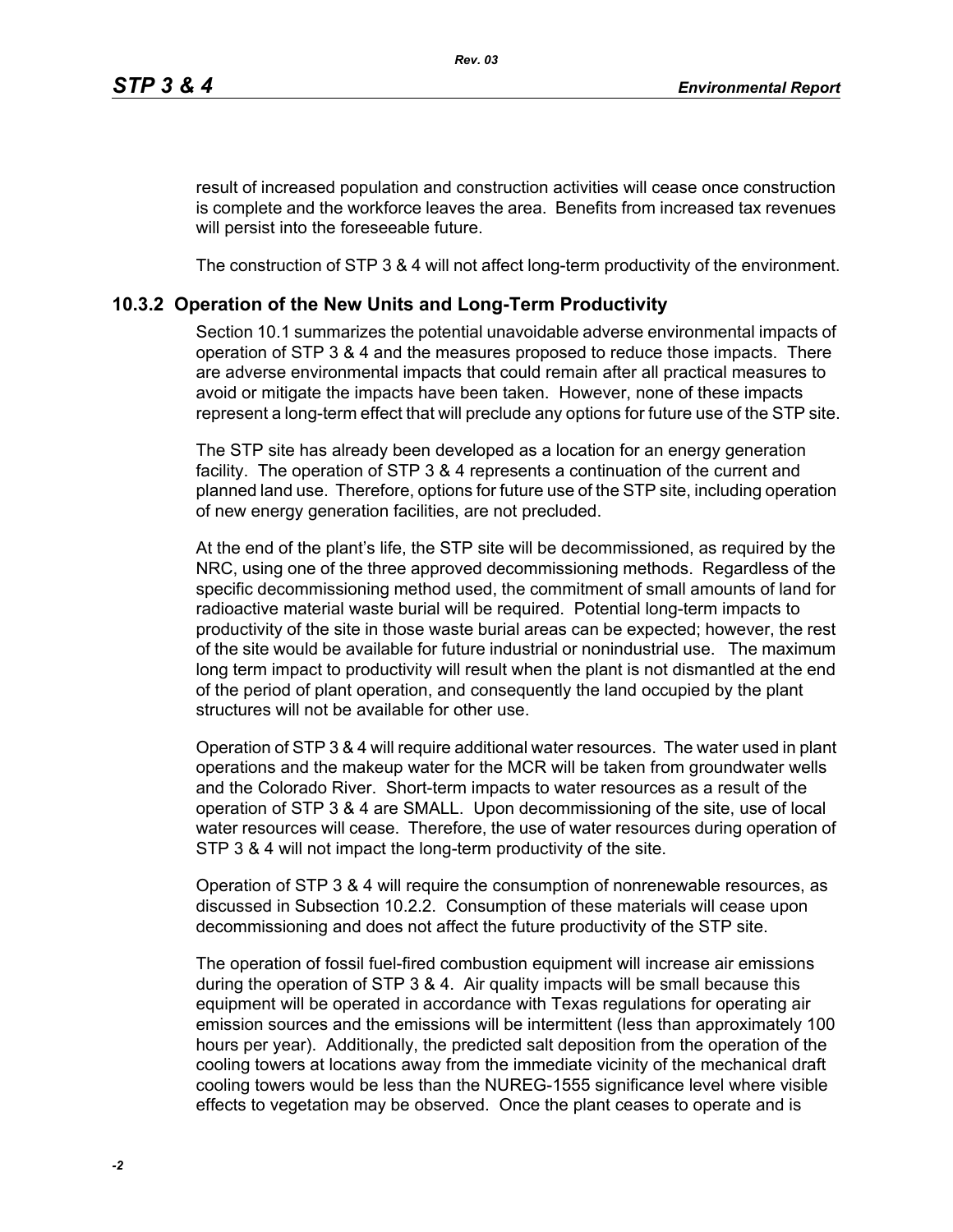decommissioned, impacts to air will cease. No future issues for the long-term uses of the site will result from the impacts of increased air emissions.

Chemicals and thermal pollution will be released to the Colorado River, in compliance with the Texas Pollutant Discharge Elimination System wastewater discharge permit. The releases will not adversely affect the Colorado River water quality during the operation of the plant. After decommissioning, releases to surface waters will cease.

Impacts due to radiological emissions will be SMALL because the operation of STP 3 & 4 will be in accordance with NRC regulations. Planned radiological emissions will not contaminate STP property or the surrounding land above NRC regulatory limits. Once the plants cease to operate and are decommissioned, radiological releases will cease. No future issues associated with the radiological emissions from operation of STP 3 & 4 will affect the long-term uses of the STP site.

High-level and transuranic radiological wastes will be disposed at a repository, such as the candidate repository at Yucca Mountain, Nevada (Subsection 5.7.6). However, this high-level waste may be stored in the interim on site, such as in the spent fuel pool or an Independent Spent Fuel Storage Installation located on site. This portion of the site will be unavailable for future use until the radiological wastes are transported offsite.

Socioeconomic changes, such as additional local infrastructure, brought about by the operation of the plant will likely continue after the plant is decommissioned. Property taxes paid by STPNOC to Matagorda County will provide significant revenues to the county for the foreseeable future, and will support greater county infrastructure and social service improvements. The Matagorda County population will increase during the life of the plant and will use the services provided as a result of STP-related tax revenues. Most of Matagorda County is agricultural, and provides little tax revenue to support county infrastructure and services. Therefore, taxes paid to Matagorda County will have a long-term positive effect on the productivity of the county.

## **10.3.3 Summary of Relationship between Short-Term Uses and Long-Term Productivity**

The negative impacts of local use of the human environment by the installation, operation, and decommissioning of STP 3 & 4 is summarized in terms of the unavoidable adverse environmental impacts of construction and operation, summarized in Section 10.1, and the irreversible and irretrievable commitments of environmental resources associated with the project, summarized in Section 10.2. Except for the consumption of nonrenewable resources during the construction and operation of STP 3 & 4 and the land committed for waste burial, these impacts may be classified as short-term.

The principal short-term benefit resulting from the installation and operation of STP 3 & 4 is production of electrical energy and associated enhancement in regional economic productivity. The regional productivity resulting from the additional electrical energy produced by the plant is expected to result in a correspondingly large increase in regional long-term productivity that would not be equaled by any other long-term use